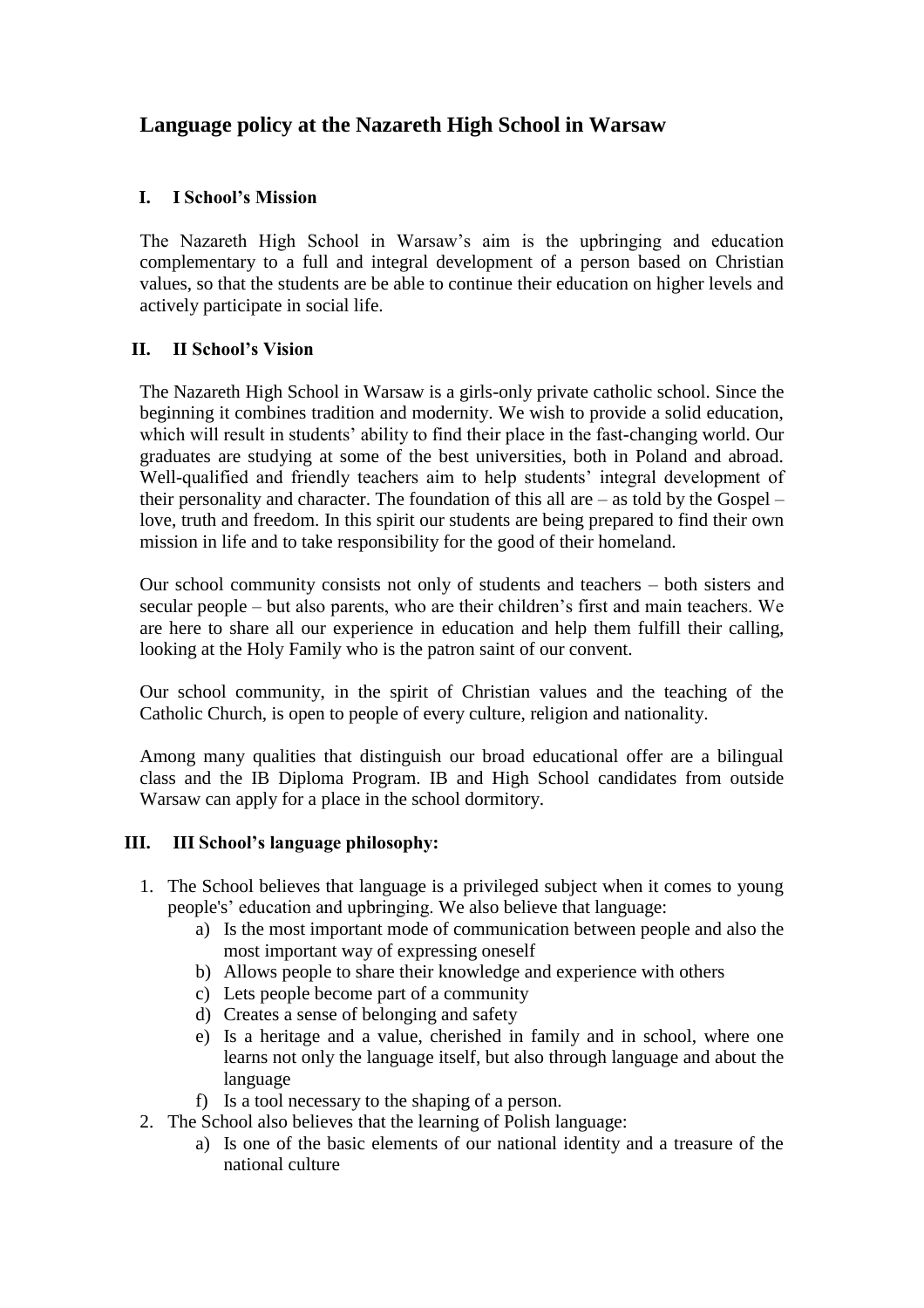- b) Expresses the caring for keeping the national identity in the era of globalisation
- c) Affirms a precious input of Polish language and culture in the building of a multicultural world
- d) Helps perfect and develop language proficiency and the language itself as a tool of communication
- e) Shows that there is a desire to elevate language culture, spread the knowledge about it and its role in the culture
- f) Helps promote Polish language in the world and prevent its vulgarisation
- g) Makes it possible for the people of other nationalities to fully participate in our country's public life.
- 3. The School makes other languages available for learning because we want:
	- a) To communicate with people from different countries, cultures, with different traditions and history
	- b) To get to know other ways of seeing the world and ways of communication
	- c) To better understand the world and people in it
	- d) Our students to be educated internationally
	- e) To actively participate in multinational institutions
	- f) Our students to later find their place on the international labour market
	- g) To support the IB Learners, who express themselves confidently and creatively in more than one language and in many ways; who collaborate effectively, listening carefully to the perspectives of other individuals and groups (IB Learner Profile)
	- h) To provide students from national minorities with an opportunity to get to know the national languages further
	- i) To meet the needs of migrating and mixed families, who might experience some difficulties with clearly defining their nationality and mother tongue.

#### **IV. IV Language Policy**

#### **1. Introduction**

Most students, teachers and other Staff members are Polish. There are some students with dual citizenship.

The language of instruction is Polish, but some of the subjects in the bilingual classes are taught in English. School documentation is run in Polish, and the documentation for IB in English. To meet our students' and their parents' needs all of the school and IB documents are available in these two languages. Polish is the language of everyday communication at our school. Presence of some teachers and students who do not speak Polish encourages the use of English in everyday situations, helps build friendly relations and sensitize to cultural differences and language needs of the school environment.

It was and is a school tradition to teach foreign languages, including classics. Since 1919, apart from learning their mother tongue, our students were required to learn two foreign languages. Apart from native languages and English, students can study other foreign languages such as German and French (at basic or advanced level).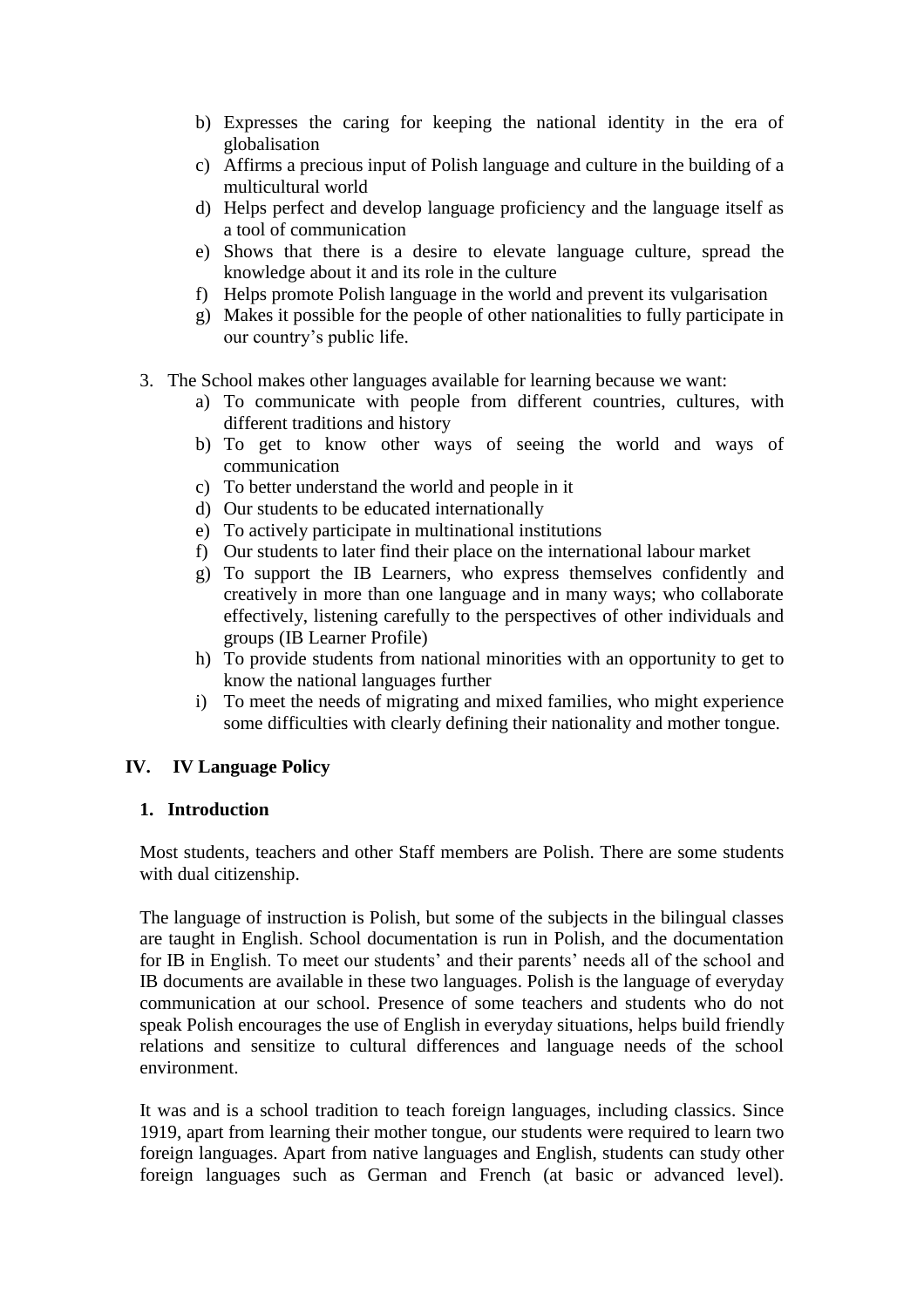Moreover, the school provides regular English conversation classes with a native speaker.

2. Teaching foreign languages

The school offers general and bilingual classes as well as the IB Diploma Programme, which is preceded by a bilingual programme of study. The programme of study for High School students is as follows:

- 1.1. General classes in High School:
	- a) 5h of Polish per week
	- b) 5h of English per week; students are divided into groups that differ in level
	- c) 3h of French or German per week; either language can be learnt *ab initio* (from the basics) or as continuation
	- d) Polish as a foreign language as extra classes for foreigners or Polish girls returning from abroad.
- 1.2. Bilingual classes
	- a) 5h of Polish per week
	- b) 6h of English per week; students are divided into groups that differ in level
	- c) 3h of French or German per week; either language can be learnt *ab initio* (from the basics) or as continuation
	- d) Polish as a foreign language as extra classes for foreigners or Polish girls returning from abroad.
- 1.3. Pre-IB class, which is bilingual:
	- a) Polish (students follow Polish educational program), Polish History, Polish Geography, Social Studies, Civil Safety Education, Physical Education – taught in Polish.
	- b) Religious Education, History, Geography, Mathematics, Biology, Chemistry, Physics, Introduction to Entrepreneurship – taught in English.
	- c) French or German, according to the level
	- d) English in the extended amount of hours, with preparation for the CAE exam and an introduction to academic writing
	- e) Polish as a foreign language as extra classes for foreigners or Polish girls returning from abroad.
- 1.4. IB DP classes:
	- a) English is the language of instruction, with the following exceptions: Polish language classes, Polish History and Polish Geography which are taught to the students that are Polish citizens.
	- b) Polish citizens have compulsory Polish language classes
	- c) Polish citizens are also provided with Polish History and Polish Geography classes according to the MEN (Ministry of National Education) educational program, in consultation with student's parents/legal guardians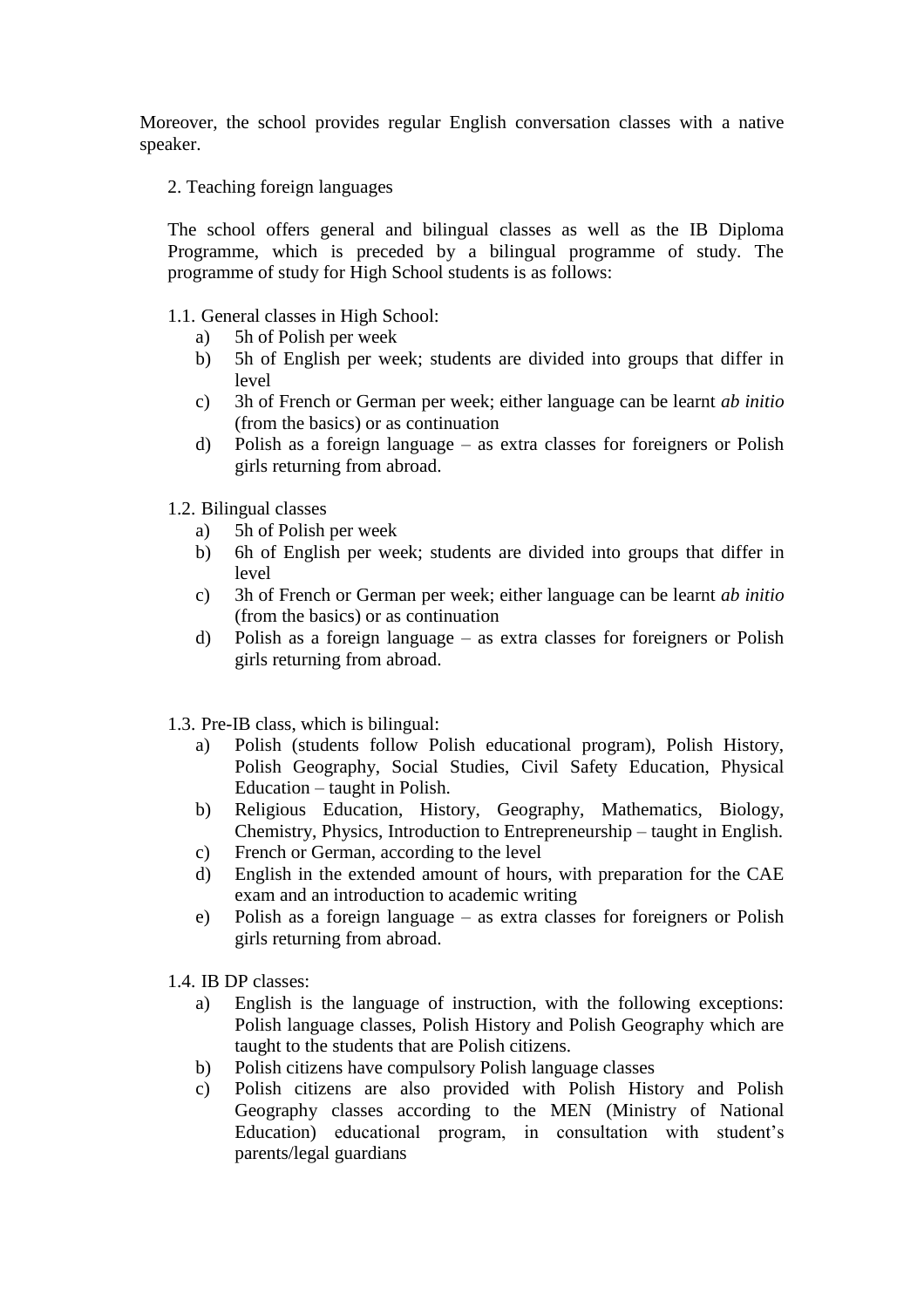- d) Students that are not Polish citizens are provided with Polish as a foreign language classes, in consultation with student's parents/legal guardians
- e) Students can learn two or three languages, depending on their personal subject choices
- f) Students takes part in an Academic Writing Course during which they prepare for written tasks in the IB.
- g) Following languages are available for learning:
	- From group 1: Polish: literature (SL and HL), English: literature and language (SL and HL), self-taught to students whose mother tongue is other than Polish or English
	- From group 2: English B (SL and HL), German B (SL and HL), French (*ab initio*, SL and HL).

All students have a right to individual consultations with language as well as nonlanguage teachers. All IB DP teachers are responsible for the linguistic development of students. In practice, this means that the linguistic abilities of students are taken into account when planning lessons, tests and writing internal assessments, if need be, organizing additional linguistic consultations.

What is more, IB DP teachers participate in monthly meetings during which current student problems are spoken of - including language problems. IB teachers work together to devise solutions to raise students' linguistic abilities so that their language is not an obstacle to gaining knowledge.

#### **2. Language clubs and self-teaching**

The School is willing to meet students' individual and group language interests. In response it provides students with the following extra-curricular English on levels: pre-FCE, FCE, CAE

In the computer lab students can study languages individually, using a vast collection of audio-visual programs and on-line courses. School library collection is equally rich, containing books as well as other media in different languages.

#### **3. Other ways of promoting language learning:**

- 3.1. Teachers prepare students for many language competitions:
	- a) In Polish:
		- School Competition of Language Correctness (Szkolny Konkurs Poprawności Językowej)
		- Polish Language Olympics for High School students (Olimpiada Języka Polskiego dla Licealistów)
		- Polish Language Competition (Kuratoryjny Konkurs Języka Polskiego)
		- Olimpus Contest (Olimpiada Przedmiotowa: Olimpus)
		- Omnibus, Multitest and Albus competitions
		- External declamation competitions
		- External literature competitions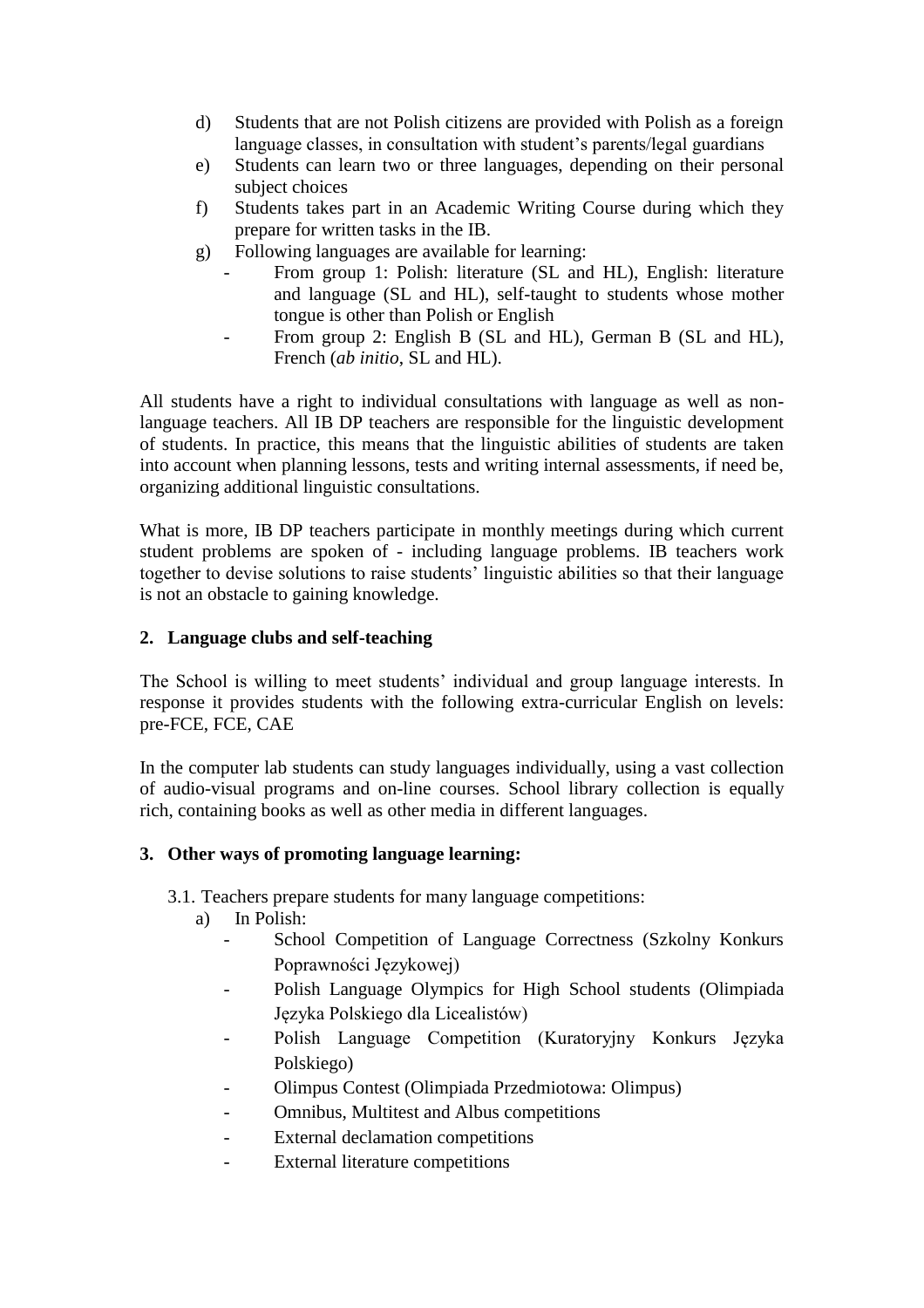- External competitions for School Papers.
- b) In English:
	- Olimpus Contest (Olimpiada Przedmiotowa: Olimpus)
	- English High Flier
	- English Language Competition (Kuratoryjny Konkurs Języka Angielskiego)
	- English Language Olympics for High School students (Olimpiada Języka Angielskiego dla Licealistów)
- c) In French:
	- French and Francophone Prose and Poetry Competition
	- French and Francophone Song Competition
	- French Language Olympics for High School students (Olimpiada Języka Francuskiego dla Licealistów)
	- French Language Competition (Kuratoryjny Konkurs Języka Francuskiego)
	- Inter-school competition of knowledge about other cultures (Międzyszkolny Konkurs Kulturoznawczy)
- d) In German:
	- German Language Olympics (Olimpiada Języka Niemieckiego)
	- German Language Competition (Kuratoryjny Konkurs Języka Niemieckiego)
	- Olympus contest (Olimpiada Przedmiotowa: Olimpus)
	- Konkurs Fundacji Łowcy Talentów JERSZ: "Deutschfreund"
- 3.2. Each year we have a festival: International Days or European Language Days during which each class, in different artistic forms, show the others their chosen country's language and culture.
- 3.3. Thanks to the cooperation with Harima High School in Japan, our students can not only get to know this country's culture and tradition, but also – as an extra-curricular activity – Japanese language. Similarly, Harima High School lets its students learn Polish language as a second foreign language.
- 3.4. Students are involved in the creation of school papers supervised by Polish language teachers they write different articles and do interviews with many interesting people.

## **4. Students as language teachers**

Older High School students are encouraged to share their knowledge and skills with younger and less skilled ones. Learning groups are created, where younger students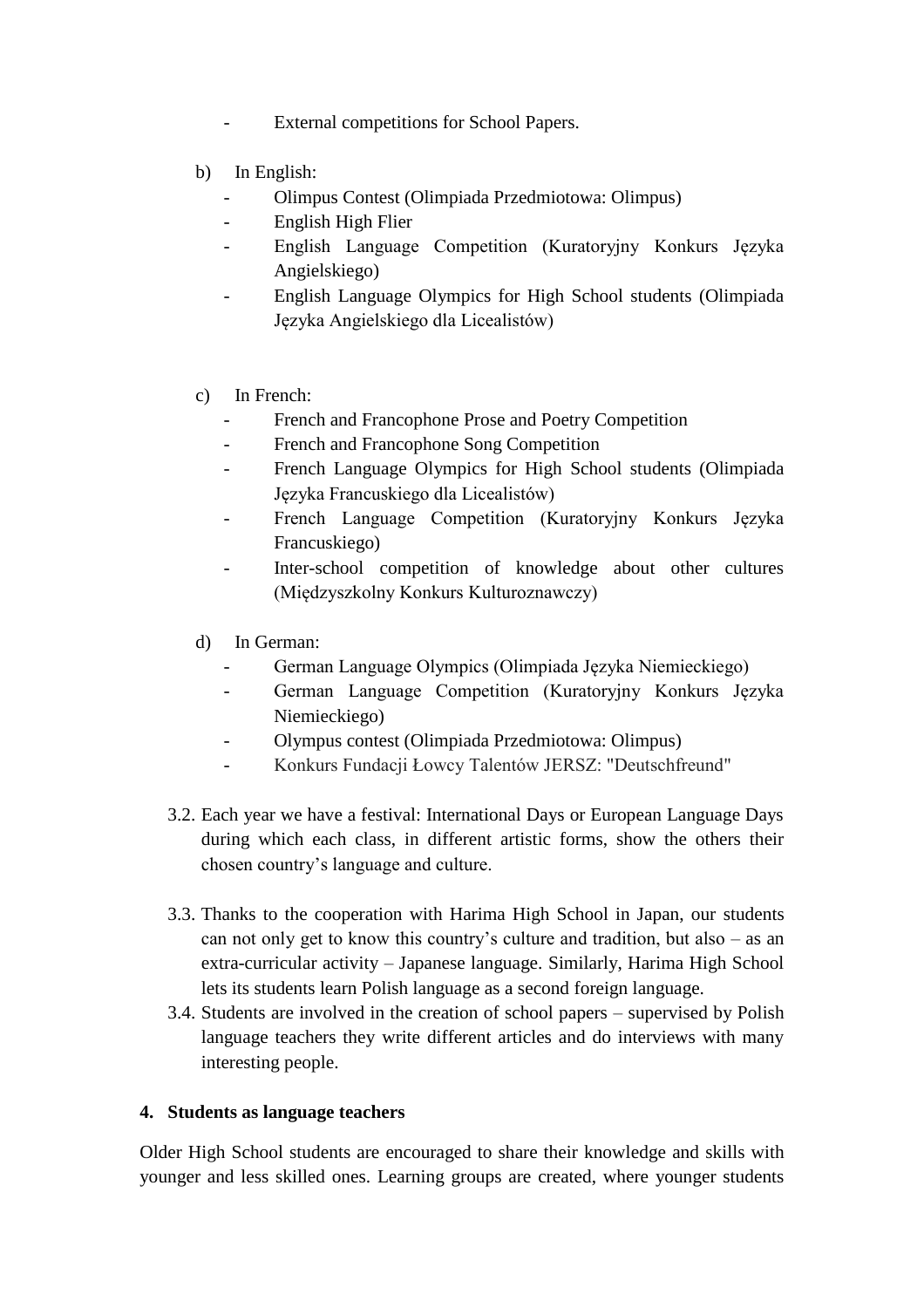can get help with their homework from every subject and language. Polish students support their foreign friends in the process of learning Polish language. Moreover, students that were able to learn a new language abroad sometimes organise their own language courses at school; everyone is welcome to join.

## **5. Language exam to IB DP**

Pre-IB and IB candidates for whom English is a second language are required to pass an entry exam on levels respectively *B2 and C1 Common European Framework of Reference Language Level*. Students prepare for the language entrance exam as part of their pre-IB English course. If one fails the exam, there is a possibility of re-sitting it. However, the second exam should be preceded by intensive learning time.

## **6. Special educational needs**

Students diagnosed with learning problems are taught individually, with compliance to any recommendations of a counseling and guidance centre. Form teachers and the school psychologist coordinate the information flow and support teachers in the individualisation of the teaching process. Students can participate in re-educational activities organised either at school or at counseling and guidance centres. Moreover, language teachers, as well as any other teachers, have their consultancy hours, during which they can help students overcome their learning difficulties.

Teachers apply different assessment criteria in teaching languages from groups 1. and 2. They adjust their forms of communication according to the students' language abilities. If English is student's second language, teachers from subject groups 3., 4. and 5. do not lower the marks if there are any language mistakes in the assignment, as long as it is still fully understandable.

# **7. Cooperation with parents**

The School is known for its cooperation with parents in every field of educational and didactic work. Parents, in cooperation with school, shape their daughters' national identity; teach respect and openness to other cultures.

The School teaches this openness to other countries and cultures. In cooperation with parents, it provides many opportunities to participate in different international projects, such as:

- a) Model United Nations
- b) Space Camp in Turkey
- c) An exchange with Harima High School in Japan and an male High School in Budapest
- d) Global Outreach in USA
- e) Language courses in United Kingdom and Ireland.
- f) Youth Cultural Heritage in Greece
- g) Exchange programmes with schools in Hungary and the Czech Republic